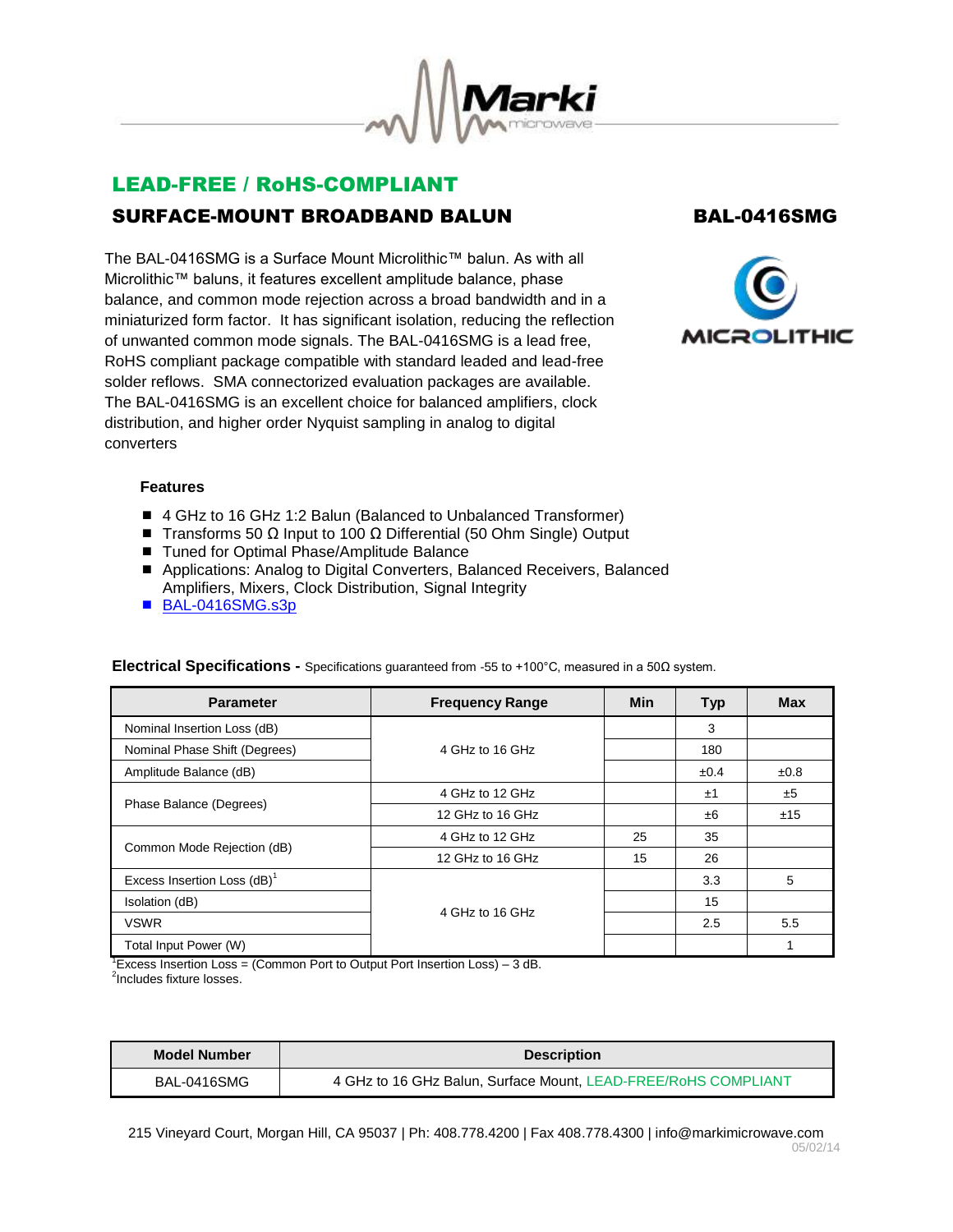

## SURFACE-MOUNT BROADBAND BALUN BAL-0416SMG

*Page 2*



I/O traces and ground plane finish is TiWNiAu, 0.5 microns Au max over 0.15 microns Ni. See **BALSM-ML-PCB** for suggested PCB layout.

### **Block Diagram**

**Typical Performance**



**Single ended to differential dividends and Single ended Single ended** 











215 Vineyard Court, Morgan Hill, CA 95037 | Ph: 408.778.4200 | Fax 408.778.4300 | info@markimicrowave.com 05/02/14